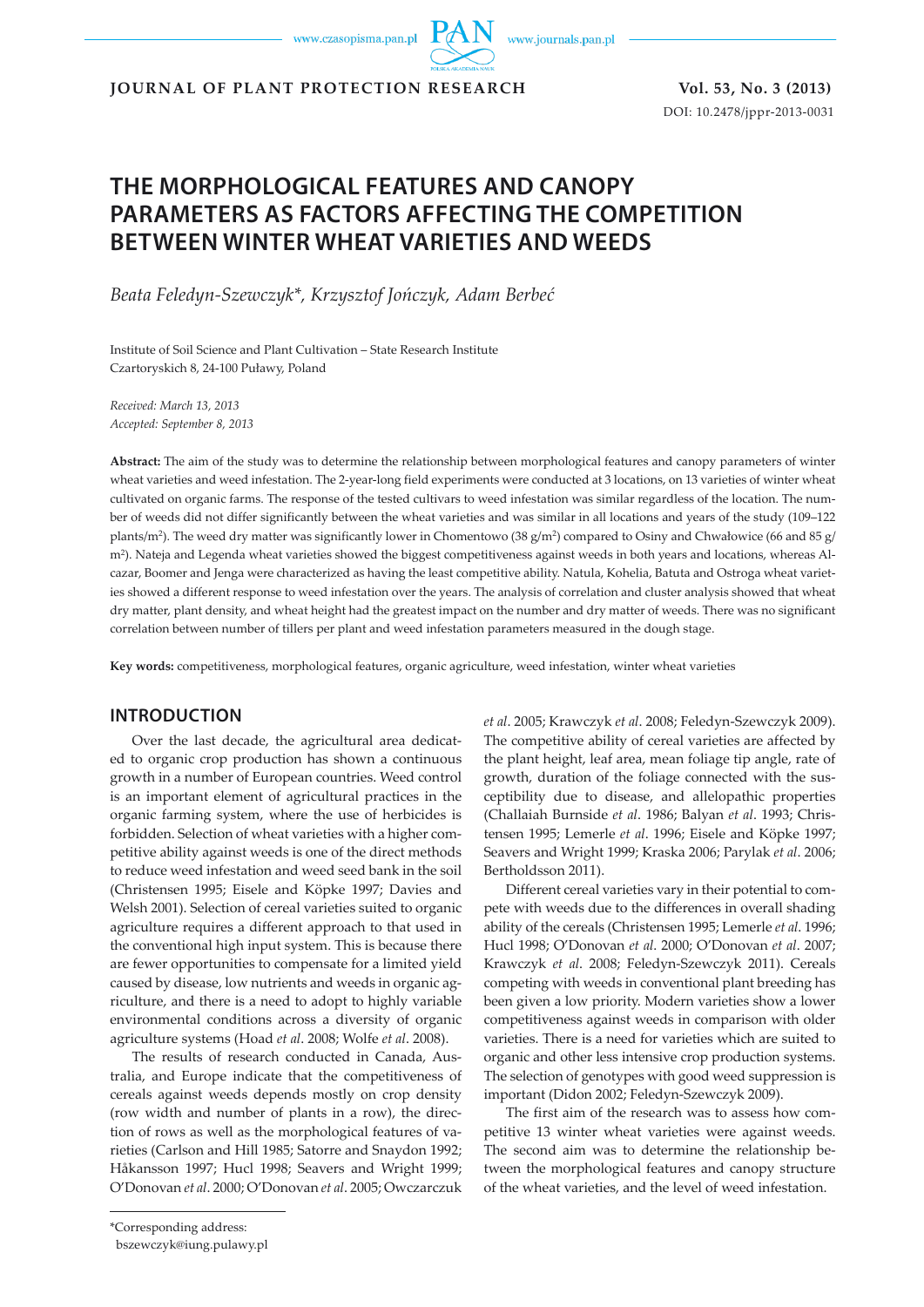## **MATERIALS AND METHODS**

The study was conducted in the 2011–2012 time period, at organic farms in 3 locations, in Poland: The Experimental Station of the Institute of Soil Science and Plant Cultivation – State Research Institute in Osiny (Lublin voivodeship), the experimental organic farm of The Radom Agricultural Advisory Center in Chwałowice (Masovian voivodeship), and a private organic farm in Chomentowo (Podlasie voivodeship). In 2012, winter wheat was damaged by frost in Osiny. In each location, the following 13 varieties of winter wheat were cultivated: Akteur, Alcazar, Boomer, Kohelia, Legenda, Natula, Ostka Strzelecka, Ostroga, Batuta, Bogatka, Jenga, Jantarka, Nateja. One-factor experiments were established, in completely randomized blocks, in 4 replications for each variety. The characteristics of the habitat conditions are presented in table 1. The varieties of wheat were sown in the amount of 5 mln grains/ha at the optimum sowing date for each location. According to organic agriculture rules, mineral nitrogen fertilizers and other agrochemicals were not used. Weeds were controlled mechanically, using a weeding harrow twice, at the tillering stage of wheat.

Table 1. The characteristics of habitat conditions

| Location of organic farms      |               |                       |  |  |  |  |
|--------------------------------|---------------|-----------------------|--|--|--|--|
| Osiny,                         | Chwałowice,   | Chomentowo,           |  |  |  |  |
| Lublin                         | Masovian      | Podlasie              |  |  |  |  |
| voivodeship                    | voivodeship   | voivodeship           |  |  |  |  |
| luvisol                        | cambisol      | leached<br>cambisol   |  |  |  |  |
| loamy sand<br>on sandy<br>loam | silt loam     | silt on sandy<br>loam |  |  |  |  |
| clover and<br>grasses          | garden radish | clover and<br>grasses |  |  |  |  |
|                                |               |                       |  |  |  |  |

Weather conditions during the 2010–2011 growing season were characterized by an unfavorable distribution of rainfall during critical stages of plant growth. The drought prior to the sowing time and low rainfall in October resulted in an unequal emergence of winter wheat, especially in Osiny and Chwałowice. Winter wheat fields in Osiny and Chwałowice were partially damaged by frost. Autumn 2011 was dry, which made sowing and germination of winter wheat difficult. Very low temperatures in February 2012, in the absence of snow cover, resulted in large losses of winter wheat in Osiny and resignation from the trial site. In other locations the weather conditions in 2012 were suitable for the growth and development of winter wheat.

The number of weeds and their dry matter were assessed in the dough stage of wheat (BBCH 85-87), on an area of 0.5 m2, in four replications for each variety. Biometric analysis included measurements of the height and number of tillers for 30 plants as well as wheat plant density and wheat dry matter from an area of  $1 \text{ m}^2$ , each in four replications, and done in the dough stage. The biometric features were measured in Osiny in 2011, but winter wheat was damaged by frost in Osiny in 2012 so the analyses were done in Chwałowice.

Two-factor analysis of variation for a completely randomized model with interaction, was used. The significance of differences between means was verified by Tukey's test at  $\alpha$  = 0.05. In order to estimate how the features of winter wheat varieties influence the parameters of infestation, Spearman's correlation coefficients between number of weeds and their dry matter, and the morphological features and canopy parameters for tested varieties were assessed. Cluster analysis using the furthest neighbour method was done in order to divide the samples into groups with similar characteristics. Calculations were performed using Statgraphic Plus version 2.1.

### **RESULTS**

The response of the tested wheat varieties on weed infestation was similar regardless of the location of the experiment. There was no statistically significant interaction between the varieties and locations as far as the number of weeds and the dry matter of weeds was concerned, in both years of the study (Table 2). The weed abundance did not differ significantly between varieties and was very similar in all the studied locations and during the years studied (109–122 plants/m2).

Weed dry matter was significantly lower in winter wheat cultivated in Chomentowo compared to Osiny and Chwałowice. These results may have to do with better winter survival and bigger wheat plant density in Chomentowo (Table 3). Average dry matter of weeds in wheat ranged from  $38 \text{ g/m}^2$  in Chomentowo to  $85 \text{ g/m}^2$  in Chwałowice. In 2011, Nateja and Jantarka wheat varieties were characterized by significantly lower weed dry matter than Natula.

The tested varieties differed in morphological features and canopy parameters, which influenced the ability of the wheat varieties to compete with weeds. Legenda, Nateja, and Natula were characterized by the greatest height while Alcazar, Boomer, and Jenga were the shortest varieties (Table 4). The number of tillers per plant measured in the dough stage, did not differ significantly between varieties (Table 4).

Nateja, Kohelia, and Batuta wheat varieties were characterized by the greatest number of plants per unit area while Ostka Strzelecka, Bogatka, and Akteur by the lowest number (Table 5). There was a statistically significant interaction between varieties and years/locations for this feature. Wheat dry matter content was the smallest for Ostka Strzelecka, Jenga, Alcazar, and Boomer. Wheat dry matter content was the largest for Legenda, Nateja, Jantarka, and Batuta.

Cluster analysis was done separately for 2011 (Osiny) and 2012 (Chwałowice) so as to divide the varieties according to the level of weed infestation, selected morphological features, and canopy parameters (Tables 6, 7). The smallest number and dry matter of weeds were noted in varieties characterized by the biggest amount of dry wheat matter and plant density as well as plants which were taller. These findings indicate that these features had the greatest impact on competitiveness with weeds, which was confirmed in correlation analysis (Table 8). Nateja and Legenda wheat varieties had the biggest com-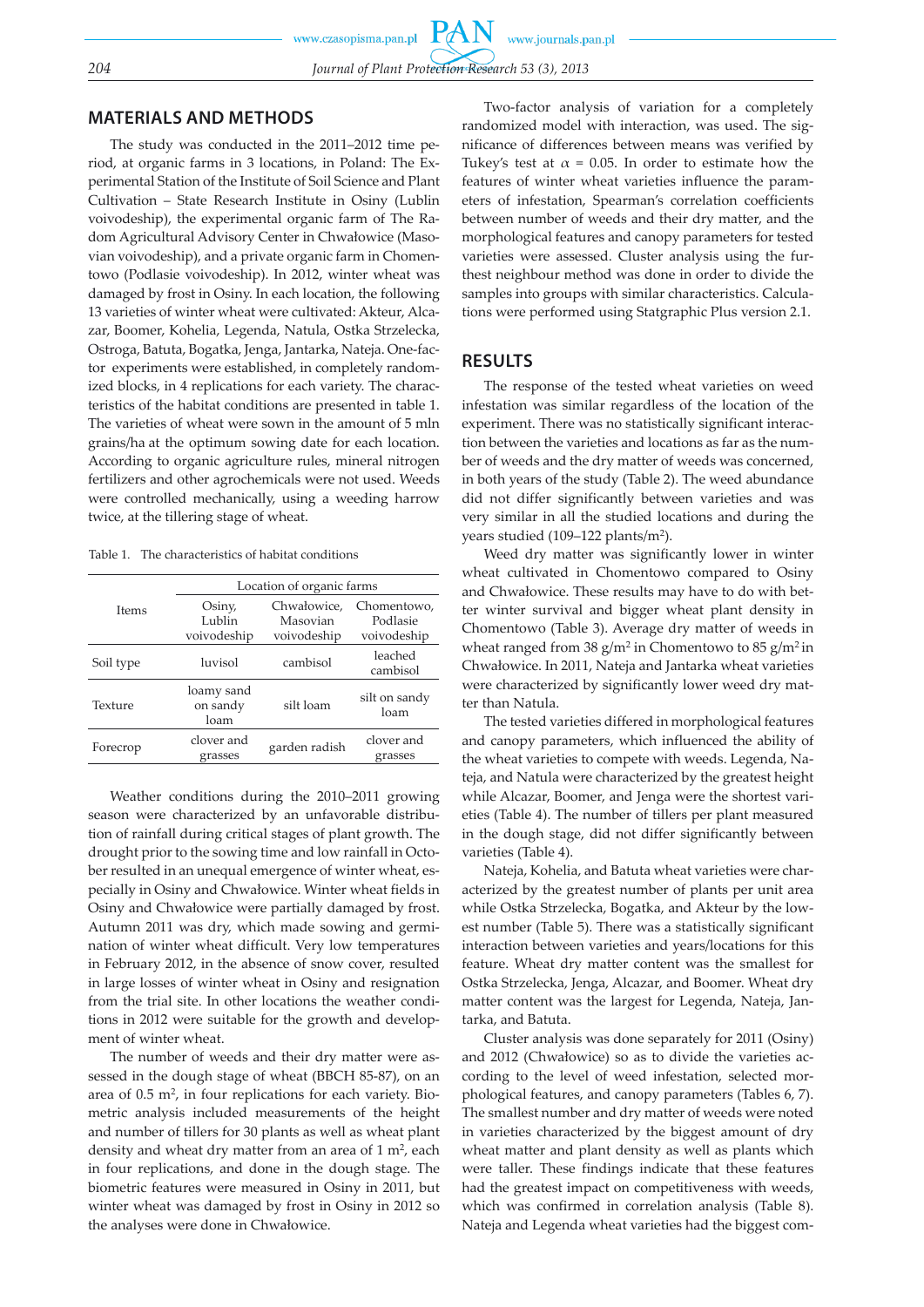www.journals.pan.pl

PAN

|                  |       |                                                                           |                                                                        | Location of farms and years                                 |            |         |                           |
|------------------|-------|---------------------------------------------------------------------------|------------------------------------------------------------------------|-------------------------------------------------------------|------------|---------|---------------------------|
| Varieties        |       | Chwałowice                                                                |                                                                        |                                                             | Chomentowo |         | Osiny                     |
|                  | 2011  | 2012                                                                      | average                                                                | 2011                                                        | 2012       | average | 2011                      |
| Akteur           | 123.5 | 124.0                                                                     | 123.8                                                                  | 118.0                                                       | 109.0      | 113.5   | 116.0                     |
| Alcazar          | 123.5 | 147.5                                                                     | 135.5                                                                  | 108.0                                                       | 102.0      | 105.0   | 133.0                     |
| Batuta           | 128.0 | 157.5                                                                     | 142.8                                                                  | 133.5                                                       | 123.0      | 128.3   | 115.0                     |
| Bogatka          | 124.0 | 100.0                                                                     | 112.0                                                                  | 122.5                                                       | 116.0      | 119.3   | 97.5                      |
| Boomer           | 119.0 | 169.5                                                                     | 144.3                                                                  | 140.0                                                       | 112.5      | 126.3   | 147.5                     |
| Jantarka         | 125.5 | 122.5                                                                     | 124.0                                                                  | 112.0                                                       | 121.5      | 116.8   | 102.0                     |
| Jenga            | 103.5 | 108.0                                                                     | 105.8                                                                  | 124.5                                                       | 118.0      | 121.3   | 134.5                     |
| Kohelia          | 93.5  | 127.0                                                                     | 110.3                                                                  | 109.0                                                       | 99.2       | 104.1   | 94.5                      |
| Legenda          | 145.5 | 106.0                                                                     | 125.8                                                                  | 130.0                                                       | 107.5      | 118.8   | 104.5                     |
| Nateja           | 101.0 | 96.0                                                                      | 98.5                                                                   | 120.0                                                       | 109.0      | 114.5   | 98.0                      |
| Natula           | 118.0 | 86.0                                                                      | 102.0                                                                  | 117.0                                                       | 91.5       | 104.3   | 138.5                     |
| Ostka Strzelecka | 107.5 | 130.5                                                                     | 119.0                                                                  | 107.5                                                       | 98.5       | 103.0   | 137.0                     |
| Ostroga          | 119.5 | 110.0                                                                     | 114.8                                                                  | 110.0                                                       | 105.5      | 107.8   | 111.0                     |
| average          | 117.8 | 121.9                                                                     | 119.9                                                                  | 119.4                                                       | 108.7      | 114.0   | 117.6                     |
| The results of   |       | LSD for varieties $-$ ns <sup>*</sup> , years $-$ ns,<br>interaction - ns |                                                                        | LSD for varieties $-$ ns, years $-$ ns,<br>interaction - ns |            |         | LSD for<br>varieties - ns |
| ANOVA analysis   |       |                                                                           | $2011$ : LSD for varieties – ns, locations – ns, interaction – ns      |                                                             |            |         |                           |
|                  |       |                                                                           | 2012: LSD for varieties $-$ ns, locations $-$ 13.0, interaction $-$ ns |                                                             |            |         |                           |

Table 2. The number of weeds (plants/m<sup>2</sup>) in tested winter wheat varieties in different locations and years of the research

\*ns – not significant differences at  $\alpha$  = 0.05 according to Tukey's test

|                  | Location of farms and years |                                                                   |                                                                             |                                                                  |                                                            |         |                             |  |  |  |
|------------------|-----------------------------|-------------------------------------------------------------------|-----------------------------------------------------------------------------|------------------------------------------------------------------|------------------------------------------------------------|---------|-----------------------------|--|--|--|
| Varieties        |                             | Chwałowice                                                        |                                                                             |                                                                  | Chomentowo                                                 |         | Osiny                       |  |  |  |
|                  | 2011                        | 2012                                                              | average                                                                     | 2011                                                             | 2012                                                       | average | 2011                        |  |  |  |
| Akteur           | 73.0                        | 119.9                                                             | 96.5                                                                        | 33.5                                                             | 38.7                                                       | 36.1    | 53.1                        |  |  |  |
| Alcazar          | 83.2                        | 129.0                                                             | 106.1                                                                       | 59.5                                                             | 36.5                                                       | 48.0    | 71.9                        |  |  |  |
| Batuta           | 74.6                        | 90.1                                                              | 82.4                                                                        | 26.2                                                             | 48.0                                                       | 37.1    | 78.5                        |  |  |  |
| Bogatka          | 77.3                        | 94.3                                                              | 85.8                                                                        | 29.2                                                             | 54.5                                                       | 41.9    | 57.8                        |  |  |  |
| Boomer           | 64.3                        | 136.7                                                             | 100.5                                                                       | 41.4                                                             | 43.2                                                       | 42.3    | 75.8                        |  |  |  |
| Jantarka         | 85.8                        | 78.9                                                              | 82.4                                                                        | 17.1                                                             | 57.9                                                       | 37.5    | 43.5                        |  |  |  |
| Jenga            | 77.6                        | 124.7                                                             | 101.2                                                                       | 54.8                                                             | 29.1                                                       | 42.0    | 66.9                        |  |  |  |
| Kohelia          | 55.2                        | 89.8                                                              | 72.5                                                                        | 27.9                                                             | 18.8                                                       | 23.4    | 50.5                        |  |  |  |
| Legenda          | 96.3                        | 93.1                                                              | 94.7                                                                        | 39.0                                                             | 25.0                                                       | 32.0    | 49.0                        |  |  |  |
| Nateja           | 59.5                        | 55.5                                                              | 57.5                                                                        | 17.3                                                             | 27.7                                                       | 22.5    | 31.3                        |  |  |  |
| Natula           | 77.9                        | 70.0                                                              | 74.0                                                                        | 52.9                                                             | 36.7                                                       | 44.8    | 126.5                       |  |  |  |
| Ostka Strzelecka | 61.0                        | 93.4                                                              | 77.2                                                                        | 68.2                                                             | 29.8                                                       | 49.0    | 94.1                        |  |  |  |
| Ostroga          | 65.0                        | 70.4                                                              | 67.7                                                                        | 41.1                                                             | 34.7                                                       | 37.9    | 63.6                        |  |  |  |
| average          | 73.13                       | 95.8                                                              | 84.5                                                                        | 39.11                                                            | 36.9                                                       | 38.0    | 66.3                        |  |  |  |
| The results of   |                             | LSD for varieties $- ns^*$ . years $- 13.5$ .<br>interaction - ns |                                                                             |                                                                  | LSD for varieties - ns. years - ns.<br>interaction $-40.1$ |         | LSD for<br>$varieties - ns$ |  |  |  |
| ANOVA analysis   |                             |                                                                   | $2011$ : LSD for varieties $-44.8$ . locations $-15.1$ . interaction $-$ ns |                                                                  |                                                            |         |                             |  |  |  |
|                  |                             |                                                                   |                                                                             | 2012: LSD for varieties – ns. locations – 11.8. interaction – ns |                                                            |         |                             |  |  |  |

Table. 3. Weed dry matter (g/m<sup>2</sup>) in tested winter wheat varieties in different locations and years of the research

\*ns – not significant differences at  $\alpha$  = 0.05 according to Tukey's test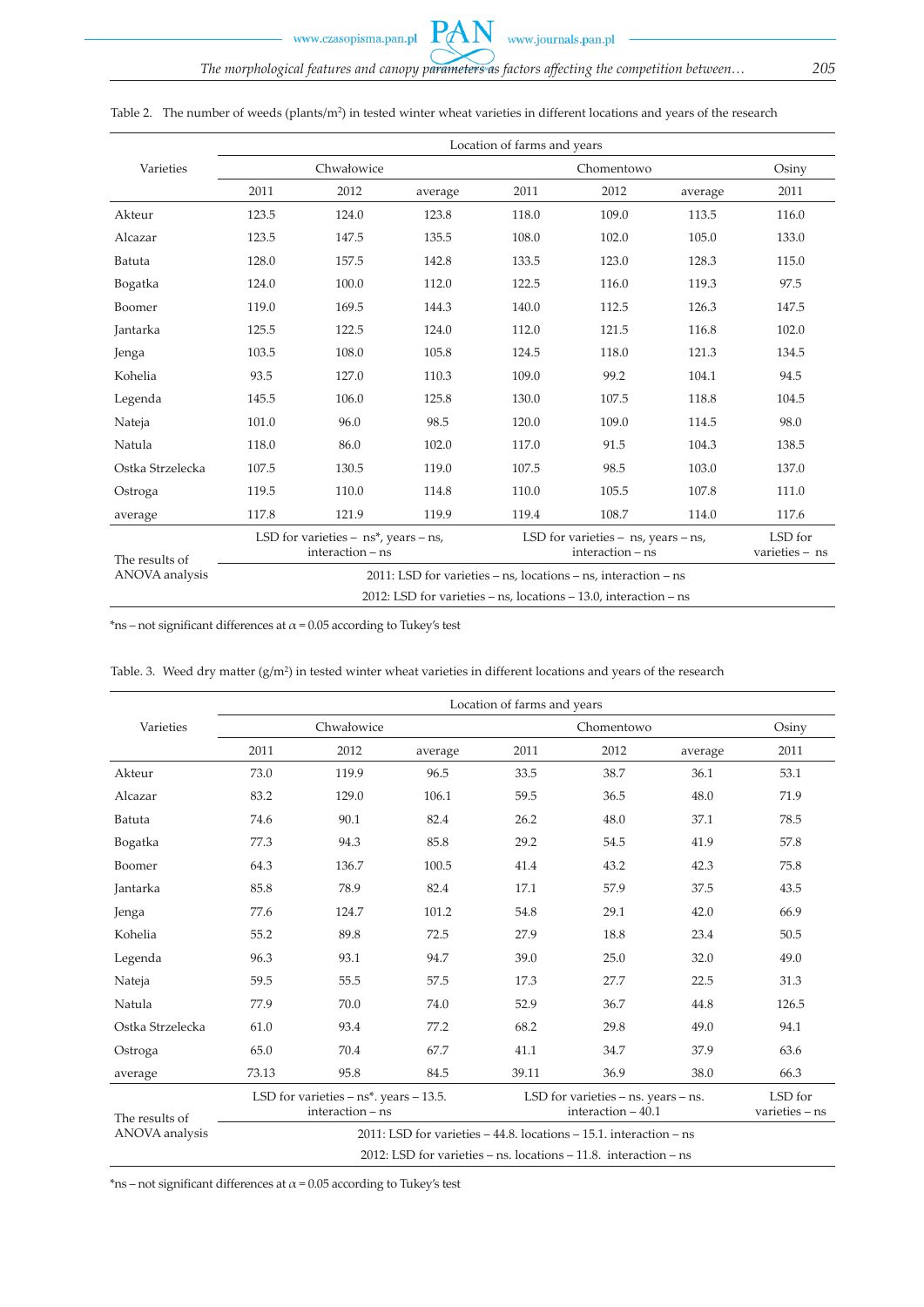| Varieties                        |                                                                | Number of tillers per plant |         | Height [cm]                                                  |       |         |  |
|----------------------------------|----------------------------------------------------------------|-----------------------------|---------|--------------------------------------------------------------|-------|---------|--|
|                                  | 2011                                                           | 2012                        | average | 2011                                                         | 2012  | average |  |
| Akteur                           | 1.65                                                           | 1.52                        | 1.59    | 88.3                                                         | 88.5  | 88.4    |  |
| Alcazar                          | 1.50                                                           | 1.52                        | 1.51    | 67.8                                                         | 71.5  | 69.7    |  |
| Batuta                           | 1.28                                                           | 1.42                        | 1.35    | 84.6                                                         | 85.0  | 84.8    |  |
| Bogatka                          | 1.47                                                           | 1.50                        | 1.49    | 84.5                                                         | 83.5  | 84.0    |  |
| Boomer                           | 1.59                                                           | 1.57                        | 1.58    | 72.2                                                         | 71.7  | 72.0    |  |
| Jantarka                         | 1.64                                                           | 1.66                        | 1.65    | 81.0                                                         | 82.3  | 81.6    |  |
| Jenga                            | 1.58                                                           | 1.33                        | 1.46    | 69.3                                                         | 72.9  | 71.1    |  |
| Kohelia                          | 1.14                                                           | 1.44                        | 1.29    | 87.0                                                         | 88.2  | 87.6    |  |
| Legenda                          | 1.38                                                           | 1.62                        | 1.50    | 100.2                                                        | 96.1  | 98.2    |  |
| Nateja                           | 1.24                                                           | 1.63                        | 1.44    | 89.0                                                         | 100.3 | 94.6    |  |
| Natula                           | 1.68                                                           | 1.47                        | 1.58    | 89.5                                                         | 90.8  | 90.1    |  |
| Ostka Strzelecka                 | 1.41                                                           | 1.58                        | 1.50    | 83.6                                                         | 86.5  | 85.1    |  |
| Ostroga                          | 1.50                                                           | 1.31                        | 1.41    | 79.5                                                         | 76.8  | 78.2    |  |
| average                          | 1.47                                                           | 1.50                        | 1.48    | 82.8                                                         | 84.2  | 83.5    |  |
| The results of<br>ANOVA analysis | LSD for varieties $- ns^*$ , years $- ns$ , interaction $- ns$ |                             |         | LSD for varieties $-11.4$ , years $-$ ns, interaction $-$ ns |       |         |  |

#### Table 4. The selected morphological features of winter wheat varieties in the dough stage

\*ns – not significant differences at  $\alpha$  = 0.05 according to Tukey's test

Table 5. The selected canopy parameters of winter wheat varieties in the dough stage

| Varieties                        |                                                                  | Density of wheat plants [plants/m <sup>2</sup> ] |                                                               | Dry matter of wheat $\left[\frac{g}{m^2}\right]$ |        |         |  |
|----------------------------------|------------------------------------------------------------------|--------------------------------------------------|---------------------------------------------------------------|--------------------------------------------------|--------|---------|--|
|                                  | 2011                                                             | 2012                                             | average                                                       | 2011                                             | 2012   | average |  |
| Akteur                           | 213.0                                                            | 189.0                                            | 201.0                                                         | 1008.4                                           | 824.1  | 916.3   |  |
| Alcazar                          | 237.0                                                            | 202.0                                            | 219.5                                                         | 846.0                                            | 757.1  | 801.6   |  |
| Batuta                           | 267.0                                                            | 258.0                                            | 262.5                                                         | 1023.8                                           | 985.3  | 1004.6  |  |
| Bogatka                          | 217.0                                                            | 184.0                                            | 200.5                                                         | 933.6                                            | 741.2  | 837.4   |  |
| Boomer                           | 224.0                                                            | 224.0                                            | 224.0                                                         | 860.6                                            | 756.8  | 808.7   |  |
| Jantarka                         | 216.0                                                            | 226.0                                            | 221.0                                                         | 1000.6                                           | 1103.1 | 1051.9  |  |
| Jenga                            | 231.0                                                            | 273.0                                            | 252.0                                                         | 698.7                                            | 798.7  | 748.7   |  |
| Kohelia                          | 285.0                                                            | 249.0                                            | 267.0                                                         | 904.1                                            | 1026.0 | 965.1   |  |
| Legenda                          | 275.0                                                            | 188.0                                            | 231.5                                                         | 1248.6                                           | 993.6  | 1121.1  |  |
| Nateja                           | 290.0                                                            | 264.0                                            | 277.0                                                         | 928.5                                            | 1190.2 | 1059.4  |  |
| Natula                           | 195.0                                                            | 284.0                                            | 239.5                                                         | 923.7                                            | 1064.3 | 994.0   |  |
| Ostka Strzelecka                 | 203.0                                                            | 161.0                                            | 182.0                                                         | 709.2                                            | 766.3  | 737.8   |  |
| Ostroga                          | 288.0                                                            | 214.0                                            | 251.0                                                         | 1160.2                                           | 789.1  | 974.7   |  |
| average                          | 243.9                                                            | 224.0                                            | 234.0                                                         | 935.1                                            | 907.4  | 921.3   |  |
| The results of<br>ANOVA analysis | LSD for varieties $-78.4$ . years $- ns^*$ . interaction $-91.1$ |                                                  | LSD for varieties $-339.6$ . years $-$ ns. interaction $-$ ns |                                                  |        |         |  |

\*ns – not significant differences at  $\alpha$  = 0.05 according to Tukey's test

Table 6. The results of cluster analysis based on parameters of weed infestation, selected morphological features, and canopy parameters for tested varieties in 2011. in Osiny

| Cluster | Number of<br>weeds | Dry matter<br>of weeds | Tillering | Height | Density of<br>wheat | Dry matter<br>of wheat | Varieties                                                                 |
|---------|--------------------|------------------------|-----------|--------|---------------------|------------------------|---------------------------------------------------------------------------|
|         | 104.6              | 54.9                   | 1.3       | 88.1   | 281.0               | 1053.0                 | Kohelia, Legenda, Batuta,<br>Mateja, Ostroga                              |
| $\sim$  | 123.6              | 66.2                   | 1.5       | 78.1   | 220.1               | 865.2                  | Acteur, Alkazar, Boomem,<br>Ostka Strzelecka, Bogatka,<br>Jenga, Jantarka |
| 3       | 138.5              | 126.5                  | 1.7       | 89.5   | 195.0               | 923.7                  | Natula                                                                    |
|         |                    |                        |           |        |                     |                        |                                                                           |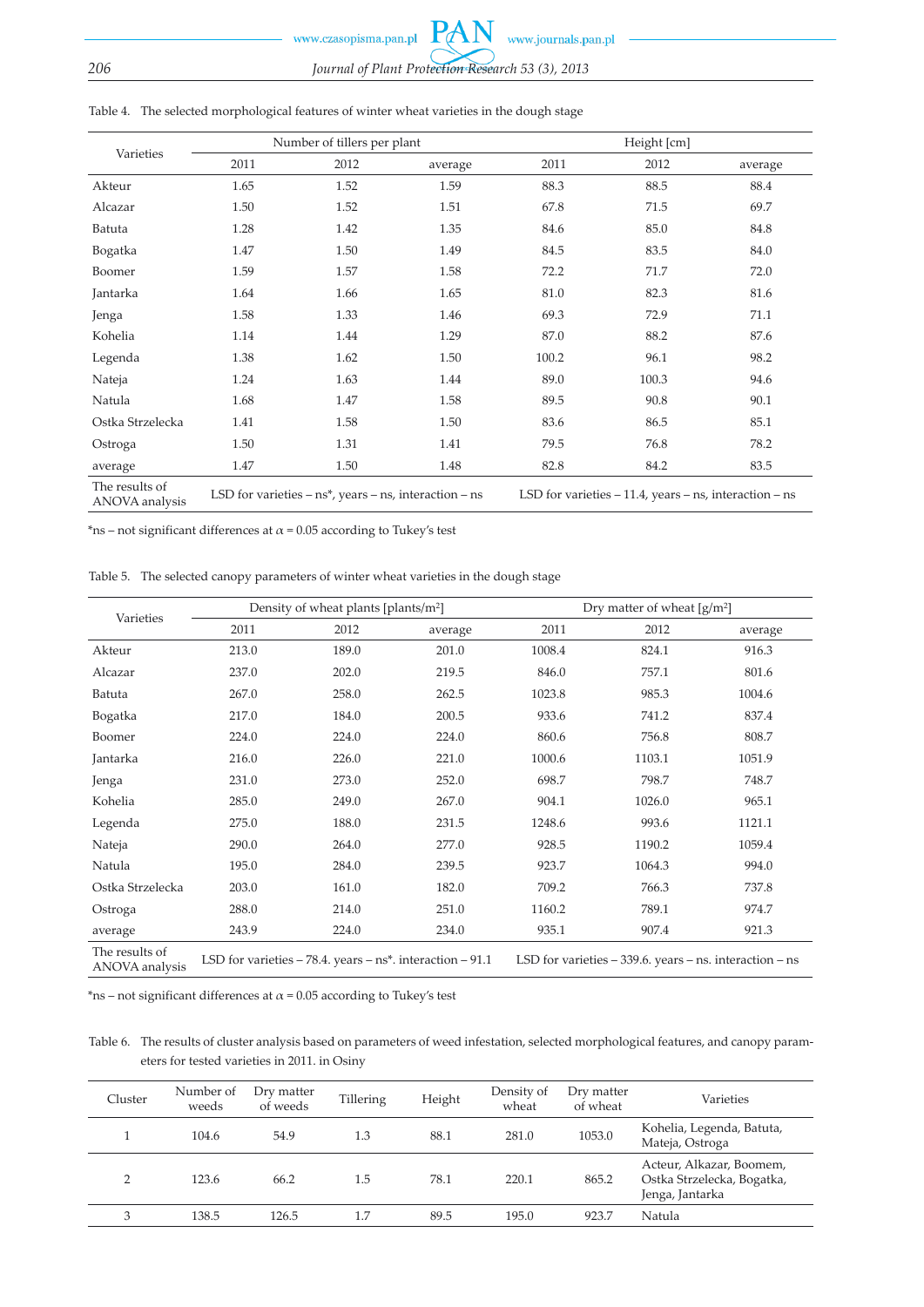Table 7. The results of cluster analysis based on parameters of weed infestation, selected morphological features, and canopy parameters for tested varieties in 2012, in Chwałowice

| 90.3       | 62.8  | 1.6 | 95.6 |       |        |                                                         |
|------------|-------|-----|------|-------|--------|---------------------------------------------------------|
|            |       |     |      | 274.0 | 1127.3 | Natula, Nateja                                          |
| 116.5      | 95.2  | 1.6 | 87.4 | 189.6 | 885.6  | Akteur, Legenda, Ostka<br>Strzelecka, Bogatka, Jantarka |
| 3<br>137.1 | 106.8 | 1.4 | 77.7 | 236.7 | 852.2  | Alcazar, Boomer, Kohelia,<br>Ostroga, Batuta, Jenga     |

Table 8. Correlation coefficients between number and dry matter of weeds and some morphological features and canopy parameters for all tested varieties and years in the dough stage  $(N = 104)$ 

| Parameters          | Number of tillers<br>per plant | Height    | Density of wheat | Dry matter of wheat |
|---------------------|--------------------------------|-----------|------------------|---------------------|
| Number of weeds     | $-0.049$                       | $-0.306*$ | $-0.247*$        | $-0.373*$           |
| Dry matter of weeds | $-0.027$                       | $-0.201*$ | $-0.290*$        | $-0.334*$           |

\* significant correlation at  $\alpha$  = 0.05

petitive ability against weeds in both the study years and locations whereas Alcazar, Boomer and Jenga were characterized with the smallest suppression (Tables 6, 7). Natula showed a different reaction to infestation in the years and locations. In 2011, in Osiny, this variety was characterized by the highest abundance and weed dry matter, but in 2012, in Chomentowo, Natula was included in the group of varieties with the lowest level of infestation. Different responses to weed infestation in the years and locations were also shown by Kohelia, Batuta, and Ostroga (Tables 6, 7).

The analysis of correlation showed that wheat dry matter had the greatest impact on number and weed dry matter (Table 8), which corresponded with the results of the cluster analysis (Tables 6, 7). Moreover, density of wheat and wheat height significantly influenced the weed infestation. The was no significant correlation between number of tillers per plant and weed infestation parameters measured in the dough stage (Table 8).

#### **DISCUSSION**

The strategy of weed regulation in organic farming is based on increasing the competitiveness of the crop canopy against weeds. The literature shows that winter wheat varieties suitable for cultivation in organic farming should be characterized by a rapid early growth rate, large leaf area, high number of tillers, taller plants, wide leaf area angle as well as low susceptibility to disease (Lemerle *et al*. 1996; Eisele and Köpke 1997; Bertholdsson 2005; Krawczyk *et al*. 2008; Wolfe *et al*. 2008).

This study of 13 winter wheat varieties has proven the relationships between the parameters of canopy and morphological characteristics, which determine the varieties' competitiveness with weeds, and the level of weed infestation. The analysis of correlation, and the cluster analysis, showed that density and wheat dry matter as well as plant height had the greatest impact on number and weed dry matter which was also observed during the study of other varieties (Feledyn-Szewczyk 2013). There was no significant correlation between the number of tillers per plants and weed infestation parameters during the dough stage of winter wheat.

Some authors suggest that plant height is the main reason for the differences in competitiveness with weeds (Challaiah Burnside 1986; Balyan *et al*. 1993; Hucl 1998; Feledyn-Szewczyk B. 2009). Other authors believe this factor is of marginal significance (Wicks *et al*. 1986; Satorre and Snaydon 1992). In the study done by Kraska (2006), the Tonacja wheat variety was 50% more weedy than the Turnia variety which was 8–10 cm higher. *Apera spica-venti* produced 4-times less seeds in the canopies of wheat varieties characterized by a long stem, in comparison with lower varieties (Praczyk and Adamczewski 1994). The research on spring barley competitiveness against *Avena fatua* conducted in Canada, showed that production of weed seeds was greater in shorter, naked varieties, indicating that these varieties were less competitive with weeds than higherhusk varieties (Carlson and Hill 1985). Taller varieties also gave higher yields, making them more useful for integrated farming systems and other low-cost systems, such as organic farming. Recent research on wheat and barley varieties showed that differences between plant density influence the competitive ability more than plant height and other morphological features (O'Donovan *et al*. 2005). Increasing the seeding rate improved competition with weeds growing in barley (O'Donovan *et al*. 1999) and wheat (Carlson and Hill 1985; Blackshaw *et al*. 2000; Krawczyk *et al*. 2008).

The studies showed that among modern varieties, there are some with high competitive potential against weeds, such as Nateja and Legenda, which were characterized by more plant density, wheat dry matter as well as taller plants. Alcazar, Boomer, and Jenga wheat varieties had the smallest competitive ability against weeds. Natula, Kohelia, Batuta, and Ostroga showed a different reaction to weed infestation during the study years. It suggests that the study should be carried out over a longer period of time to establish the differences between varieties.

The competitiveness of winter wheat against weeds is also influenced by other morphological features, for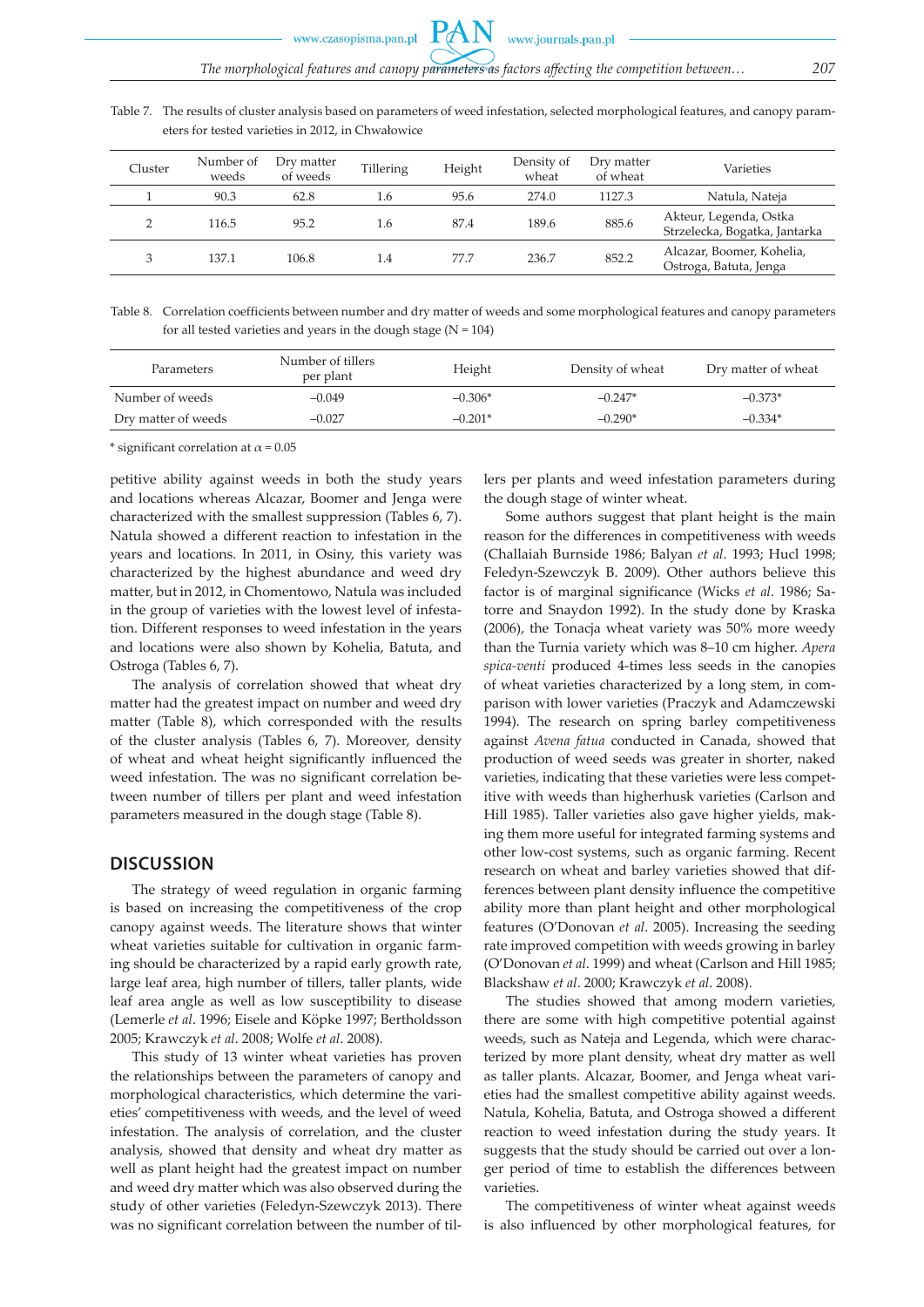*208 Journal of Plant Protection Research 53 (3), 2013* example leaf area, leaf area angle, architecture of the canopy and allelopathic effects, which were not tested in this study. According to Bertholdsson (2005, 2011) it is difficult to separate allelopathy from other characteristics of crop competitive ability. Moreover, the importance of

some features could change if they are compensated for by other traits (Wolfe *et al*. 2008). In the process of selecting cereal varieties for the organic farming system, the competitive ability of the varieties against weeds should be considered. Other features also influence the yield, for example early nitrogen uptake efficiency, and should be taken into consideration (Christensen 1995; Wolfe *et al*. 2008).

# **CONCLUSIONS**

- 1. The study showed the relationships between the canopy parameters, the morphological features of winter wheat varieties, and the level of weed infestation.
- 2. The number of weeds and weed dry matter were mainly influenced by density, wheat dry matter, and plant height.
- 3. There was no significant correlation between tillering of wheat and the level of weed infestation measured in the dough stage.
- 4. The most competitive against weeds were Nateja and Legenda wheat varieties, which were characterized by large plant density and wheat dry matter, as well as taller wheat plants. Alcazar, Boomer and Jenga wheat varieties had the smallest competitive ability against weeds.

# **REFERENCES**

- Balyan R.S., Malik R.K., Panwar R.S., Singh S. 1993. Competitive ability of winter wheat cultivars with wild oat (*Avena ludoviciana*). Weed Sci. 39 (2): 154–158.
- Bertholdsson N.-O. 2005. Early vigour and allelopathy two useful traits for enhanced barley and wheat competitiveness against weeds. Weed Res. 45 (2): 94–102.
- Bertholdsson N.-O. 2011. Use of multivariate statistics to separate the allelopathic and competitive factors influencing weed suppression ability in winter wheat. Weed Res. 51 (3): 273–283.
- Blackshaw R.E., Semach G.P., O'Donovan J.T. 2000. Utilization of wheat seed rate to manage redstem filaree (*Erodium cicutarium*) in a zero-till cropping system. Weed Technol. 14 (2): 389–396.
- Carlson H.L., Hill J.E. 1985. Wild oat (*Avena fatua*) competition in spring wheat: plant density effects. Weed Sci. 33 (2): 176–181.
- Challaiah Burnside O.C., Wicks G.A., Johnson V.A. 1986. Competition between winter wheat (*Triticum aestivum*) cultivars and downy brome (*Bromus tectorum*). Weed Sci. 34 (5): 689–693.
- Christensen S. 1995. Weed suppression ability of spring barley varieties. Weed Res. 35 (4): 241–247.
- Davies D.H.K., Welsh J.P. 2001. Weed control in organic cereals and pulses. p. 77–114. In: "Organic Cereals and Pulses" (D. Younie, B.R. Taylor, J.P. Welsh, J.M. Wilkinson, eds.). Chalcombe Publications, Lincoln, 172 pp.

Didon U.M.E. 2002. Variation between barley cultivars in early response to weed competition. J. Agron. Crop Sci. 188 (3): 176–184.

www.journals.pan.pl

- Eisele J.-A., Köpke U. 1997. Choice of cultivars in organic farming: New criteria for winter wheat ideotypes. Pflanzenbauwissenschaften 1: 19–24.
- Feledyn-Szewczyk B. 2009. Comparison of the competitiveness of modern and old winter wheat varieties in relations to weeds. J. Res. Appl. Agric. Eng. 54 (3): 60–67.
- Feledyn-Szewczyk B. 2011. The weed infestation of spring wheat varieties cultivated in organic system. J. Res. Appl. Agric. Eng. 56 (3): 71–76.
- Feledyn-Szewczyk B. 2013. The influence of morphological features of spelt wheat (*Triticum aestivum* ssp. *spelta*) and common wheat (*Triticum aestivum* ssp. *vulgare*) varieties on the competitiveness against weeds in organic farming system. J. Food Agric. Environ. 11 (1): 416–421.
- Håkansson S. 1997. Competitive effects and competitiveness in annual plant stands. Measurement methods and problems related to plant density. Swed. J. Agric. Res. 27 (2): 53–73.
- Hoad S., Topp C., Davies K. 2008. Selection of cereals for weed suppression in organic agriculture: a method based on cultivar sensitivity to weed growth. Euphytica 163 (3): 355–366.
- Hucl P. 1998. Response to weed control by four spring wheat genotypes differing in competitive ability. Can. J. Plant Sci. 78 (1): 171–173.
- Kraska P. 2006. Wpływ zróżnicowanych dawek herbicydów na zachwaszczenie pszenicy ozimej. [The influence of different herbicides doses on winter wheat infestation]. Prog. Plant Prot./Post. Ochr. Roślin 46 (2): 256–260.
- Krawczyk R., Kaczmarek S., Kaniuczak Z. 2008. Wybrane metody agrotechniczne regulacji zachwaszczenia pszenicy ozimej uprawianej w ekologicznym i konwencjonalnym systemie produkcji. [Selected cultivation methods for weed infestation management in winter wheat cultivated in organic and conventional crop production systems]. p. 242–249. In: "Poszukiwanie nowych rozwiązań w ochronie upraw ekologicznych" (E. Matyaszczyk, ed.). [The search for new solutions in crop protection in organic agriculture]. Inst. Ochr. Roślin, Poznań, 393 pp.
- Lemerle D., Verbeek B., Cousens R.D., Coombers N.E. 1996. The potential for selecting wheat varieties strongly competitive against weeds. Weed Res. 36 (6): 505–513.
- O'Donovan J.T., Newman J.C., Harker K.N., Blackshow R.E., McAndrew D.W. 1999. Effect of barley plant density on wild oat interference, shoot biomass and seed yield under zero tillage. Can. J. Plant Sci. 79 (4): 655–662.
- O'Donovan J.T., Harker K.N., Clayton G.W., Hall L.M. 2000. Wild oat (*Avena fatua*) interference in barley (*Hordeum vulgare*) is influenced by barley variety and seeding rate. Weed Technol. 14 (3): 624–629.
- O'Donovan J.T., Blackshaw R.E., Harker K.N., Clayton G.W., McKenzie R. 2005. Variable plant establishment contributes to differences in competitiveness with wild oat among wheat and barley varieties. Can. J. Plant Sci. 85 (4): 771–776.
- O'Donovan J.T., Blackshaw R.E., Harker K. N., Clayton G.W., Moyer J.R., Dosdall L.M., Maurice D.C., Turkington T.K. 2007. Integrated approaches to managing weeds in springsown crops in western Canada. Crop Prot. 26: 390–398.